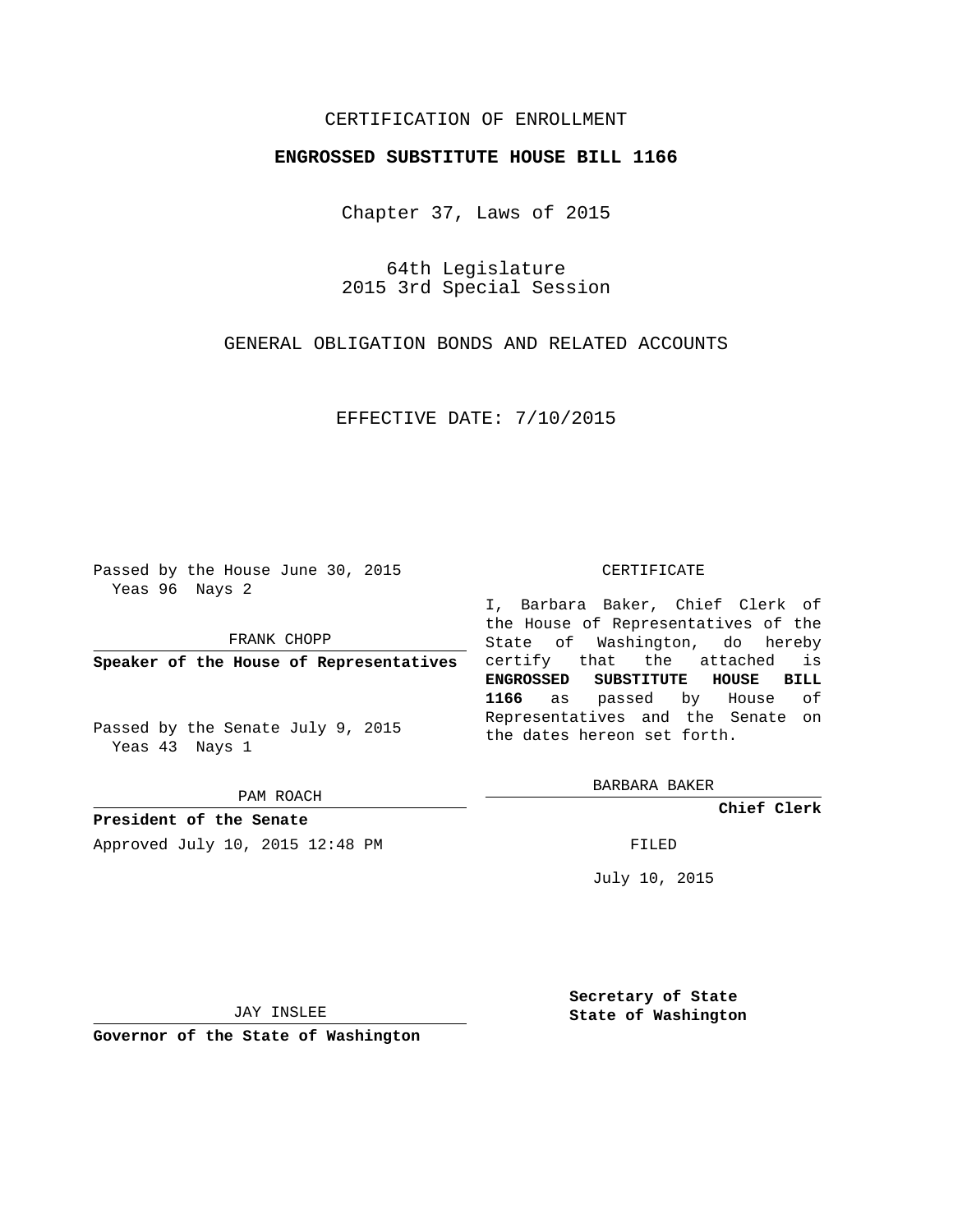## **ENGROSSED SUBSTITUTE HOUSE BILL 1166**

Passed Legislature - 2015 3rd Special Session

**State of Washington 64th Legislature 2015 Regular Session**

**By** House Capital Budget (originally sponsored by Representatives Dunshee, Gregerson, and DeBolt; by request of Governor Inslee)

READ FIRST TIME 04/01/15.

 AN ACT Relating to state general obligation bonds and related accounts; adding a new chapter to Title 43 RCW; and declaring an 3 emergency.

BE IT ENACTED BY THE LEGISLATURE OF THE STATE OF WASHINGTON:

 NEW SECTION. **Sec. 1.** For the purpose of providing funds to finance the projects described and authorized by the legislature in the omnibus capital and operating appropriations acts for the 2015-2017 fiscal biennium, and all costs incidental thereto, the state finance committee is authorized to issue general obligation bonds of the state of Washington in the sum of two billion three hundred thirty-two million four hundred fifty-six thousand dollars, or as much thereof as may be required, to finance these projects and all costs incidental thereto. Bonds authorized in this section may be sold at such price as the state finance committee shall determine. No bonds authorized in this section may be offered for sale without prior legislative appropriation of the net proceeds of the sale of the bonds.

 NEW SECTION. **Sec. 2.** (1) The proceeds from the sale of bonds authorized in section 1 of this act shall be deposited in the state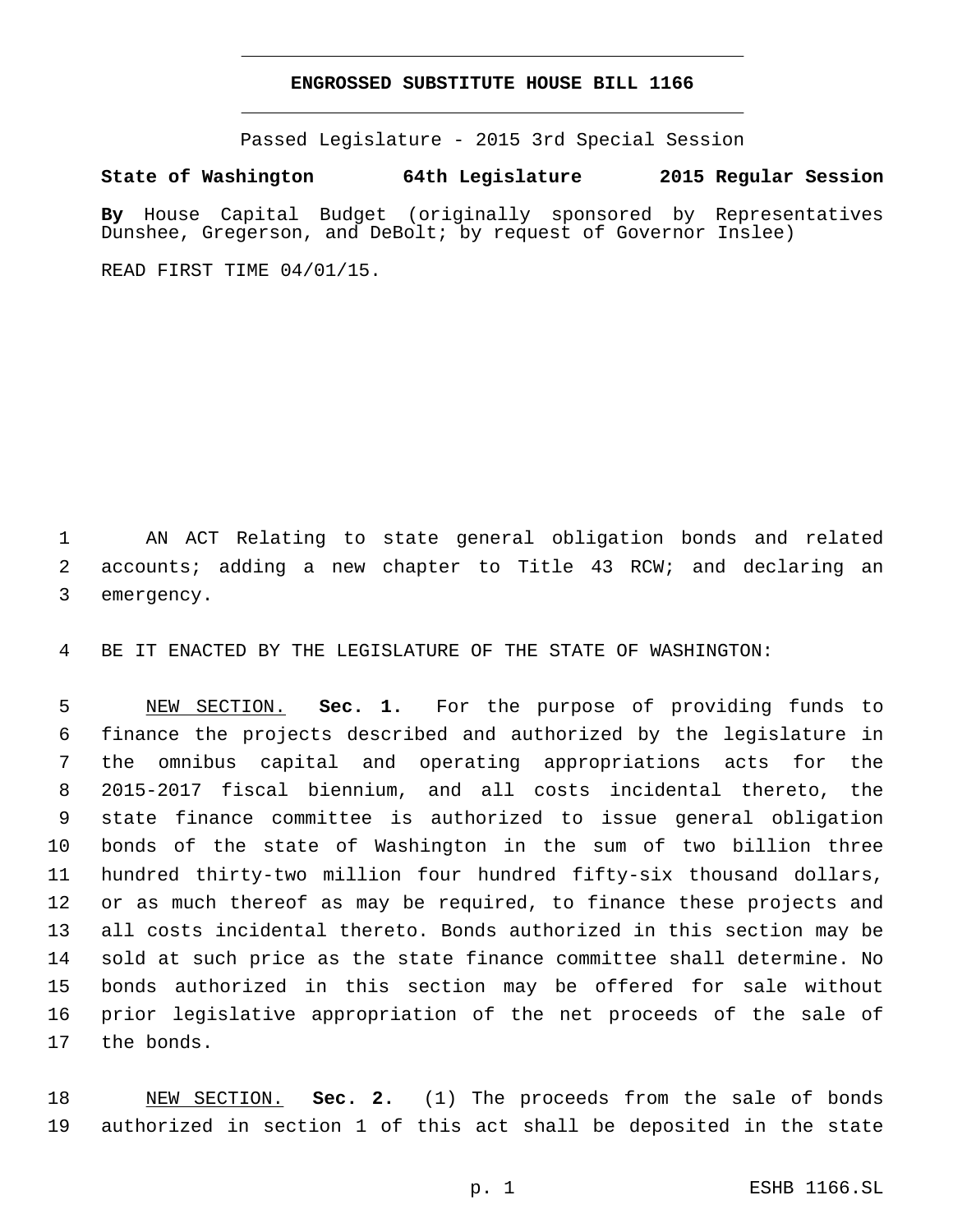building construction account created by RCW 43.83.020. The proceeds 2 shall be transferred as follows:

 (a) Two billion one hundred eighty-five million five hundred sixty-two thousand dollars to remain in the state building 5 construction account created by RCW 43.83.020;

 (b) One hundred twenty-three million eight hundred thousand dollars to the state taxable building construction account. All receipts from taxable bonds issued are to be deposited into the account. If the state finance committee deems it necessary or advantageous to issue more than the amount specified in this subsection (1)(b) as taxable bonds in order to comply with federal internal revenue service rules and regulations pertaining to the use of nontaxable bond proceeds or in order to reduce the total financing costs for bonds issued, the proceeds of such additional taxable bonds shall be transferred to the state taxable building construction account in lieu of any transfer otherwise provided by this section. If the state finance committee determines that a portion of the amount specified in this subsection (1)(b) as taxable bonds may be issued as nontaxable bonds in compliance with federal internal revenue service rules and regulations pertaining to the use of nontaxable bond proceeds, then such bond proceeds shall be transferred to the state building construction account in lieu of the transfer to the state taxable building construction account otherwise provided by this subsection (1)(b). The state treasurer shall submit written notice to the director of financial management if it is determined that any such additional transfer to the state taxable building construction account is necessary or that a transfer from the state taxable building construction account to the state building construction account may be made. Moneys in the account may be spent 30 only after appropriation.

 (c) The treasurer shall transfer bond proceeds deposited in the state building construction account into the outdoor recreation account created by RCW 79A.25.060, the habitat conservation account created by RCW 79A.15.020, the riparian protection account created by RCW 79A.15.120, and the farmlands preservation account created by RCW 79A.15.130 at various times and in various amounts necessary to support authorized expenditures from those accounts.

 (2) These proceeds shall be used exclusively for the purposes specified in this section and for the payment of expenses incurred in the issuance and sale of the bonds issued for the purposes of this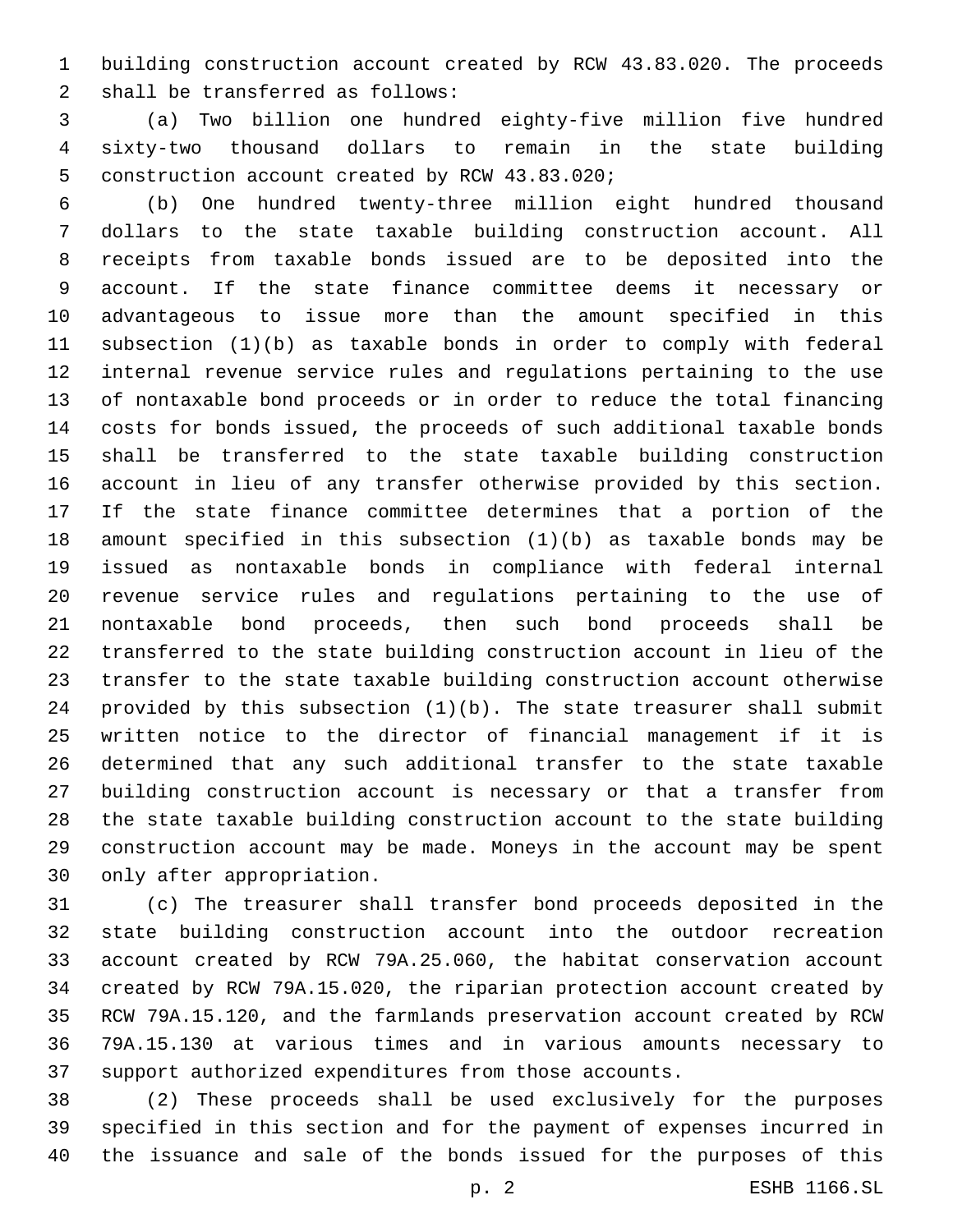section, and shall be administered by the office of financial management subject to legislative appropriation.2

 NEW SECTION. **Sec. 3.** (1) The debt-limit general fund bond retirement account shall be used for the payment of the principal of and interest on the bonds authorized in section 2(1) (a) through (c) of this act.

 (2) The state finance committee shall, on or before June 30th of each year, certify to the state treasurer the amount needed in the ensuing twelve months to meet the bond retirement and interest requirements on the bonds authorized in section 2(1) (a) through (c) 11 of this act.

 (3) On each date on which any interest or principal and interest payment is due on bonds issued for the purposes of section 2(1) (a) through (c) of this act the state treasurer shall withdraw from any general state revenues received in the state treasury and deposit in the debt-limit general fund bond retirement account an amount equal to the amount certified by the state finance committee to be due on 18 the payment date.

 NEW SECTION. **Sec. 4.** (1) Bonds issued under sections 1 through 3 of this act shall state that they are a general obligation of the state of Washington, shall pledge the full faith and credit of the state to the payment of the principal thereof and the interest thereon, and shall contain an unconditional promise to pay the principal and interest as the same shall become due.

 (2) The owner and holder of each of the bonds or the trustee for the owner and holder of any of the bonds may by mandamus or other appropriate proceeding require the transfer and payment of funds as 28 directed in this section.

 NEW SECTION. **Sec. 5.** The legislature may provide additional means for raising moneys for the payment of the principal of and interest on the bonds authorized in section 1 of this act, and sections 2 and 3 of this act shall not be deemed to provide an exclusive method for the payment.

 NEW SECTION. **Sec. 6.** Sections 1 through 5 of this act constitute a new chapter in Title 43 RCW.

p. 3 ESHB 1166.SL